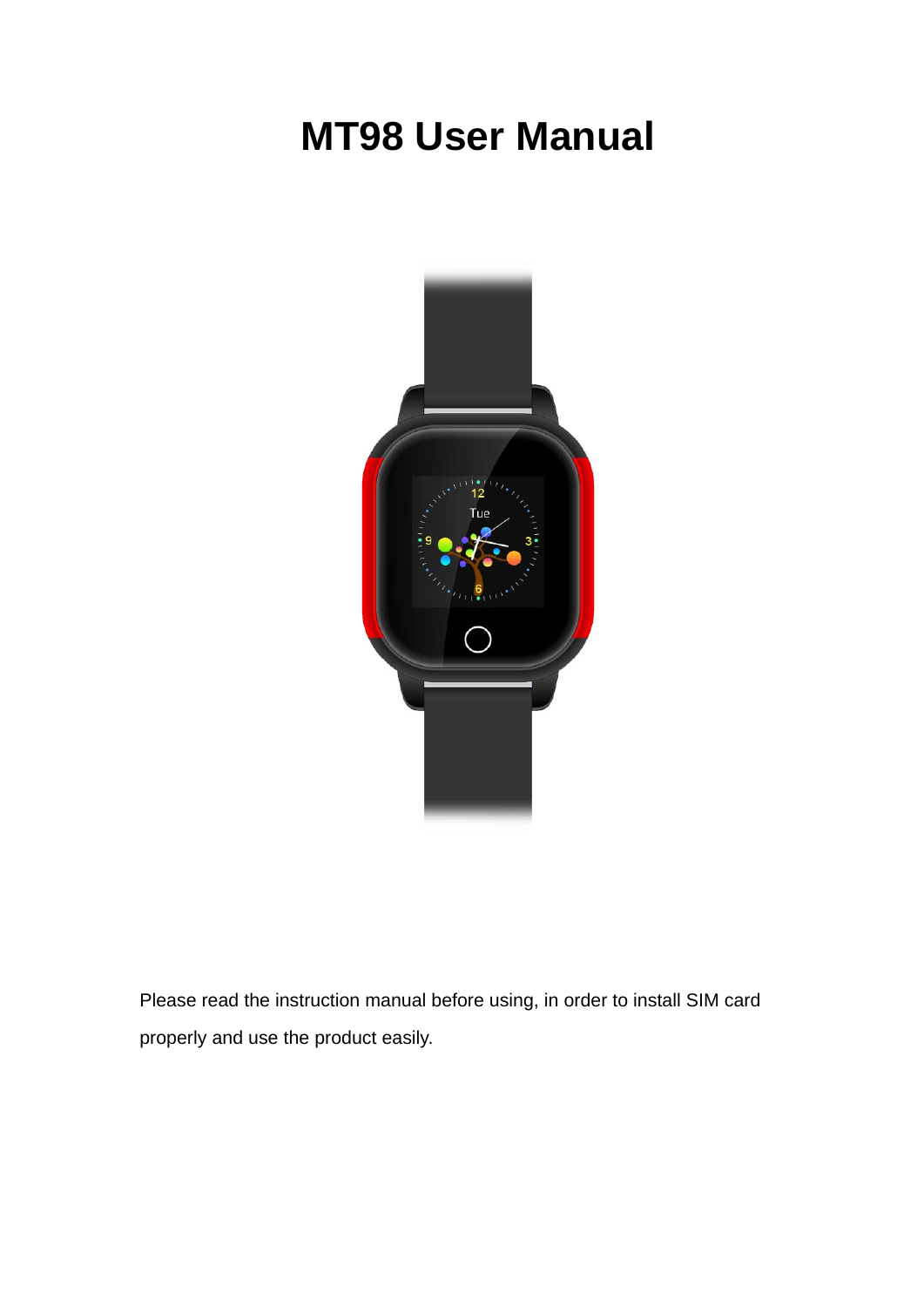## **1.How to use:**

1. Please check the ID number of this product in the label of external box; find out all accessories inside the box.

**2. Before power on:** please insert GSM network **Micro** SIM card (Which can support one of the network modes: GSM 850,900,1800,1900MHZ, order the caller ID function and order monthly mobile internet traffic data from your mobile operators (it must be GPRS traffic, not less than 30 MB/month traffic package). Please note that this product only supports GPRS internet. There must be GPRS traffic available in the SIM card. This locator doesn't support 3G and 4G.

3. **Power on:** press the power button for 3 seconds or more until power on.

#### 4. **Power off:**

By the GPS watch: (option1) without sim card: long press the power button above 3 seconds to power off.

(Option2) with sim card: short time press the power button 10 times to power off

By APP: entering Settings—— Remote shutdown.

**5.How to charge:** Put the magnetic absorbed charging head on back of the GPS watch, connect the phone charger (5V 1A output) to charge. Please don't use 5V 2A charger.

# **2. SIM card installation method**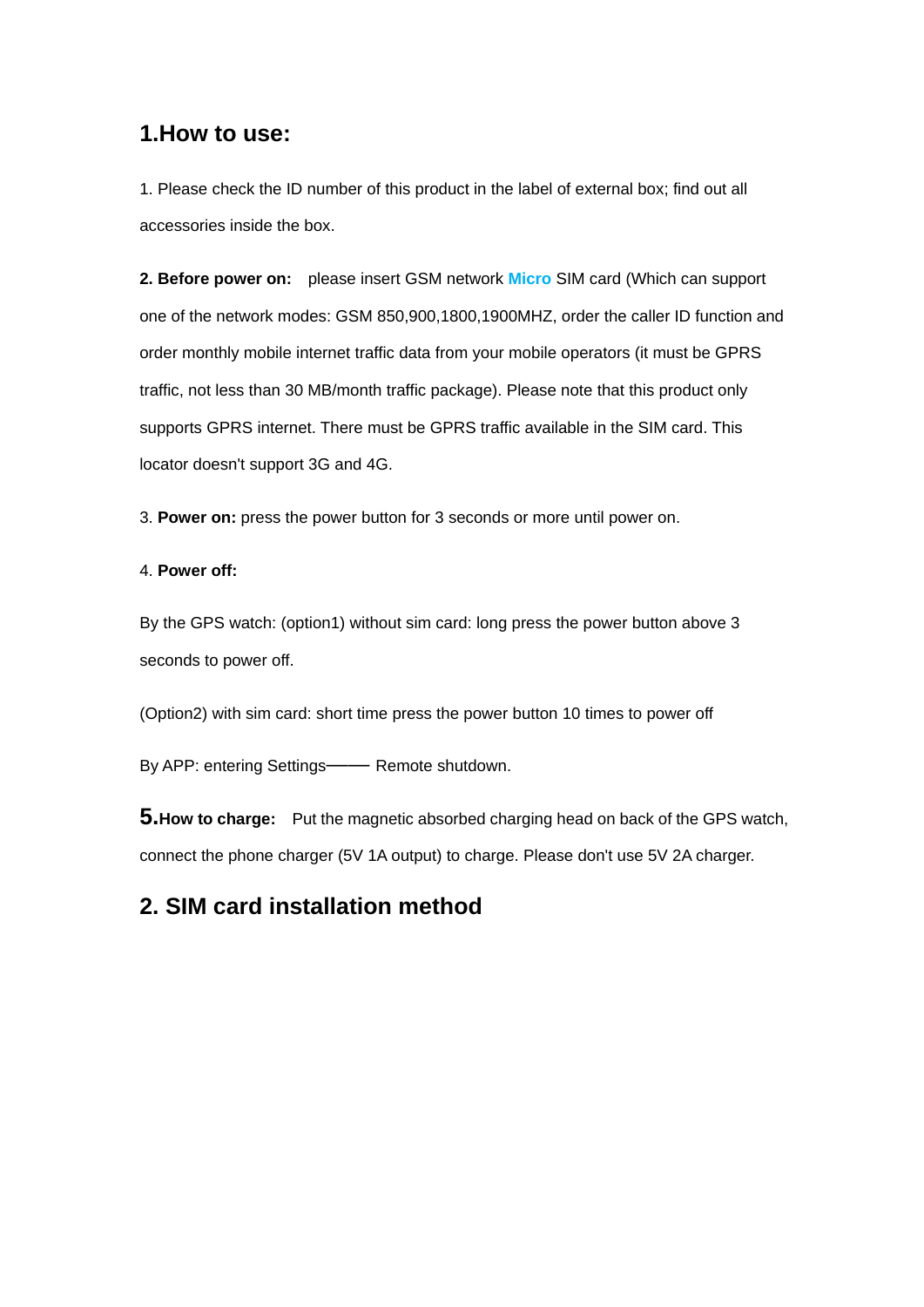

Chip up insert the mobile phone card

3. Equipment parameters



Positioning: GPS satellite positioning + AGPS auxiliary positioning+WIFI positioning+LBS base station positioning

Device dimension: 45X39X15mm Gross weight: 44g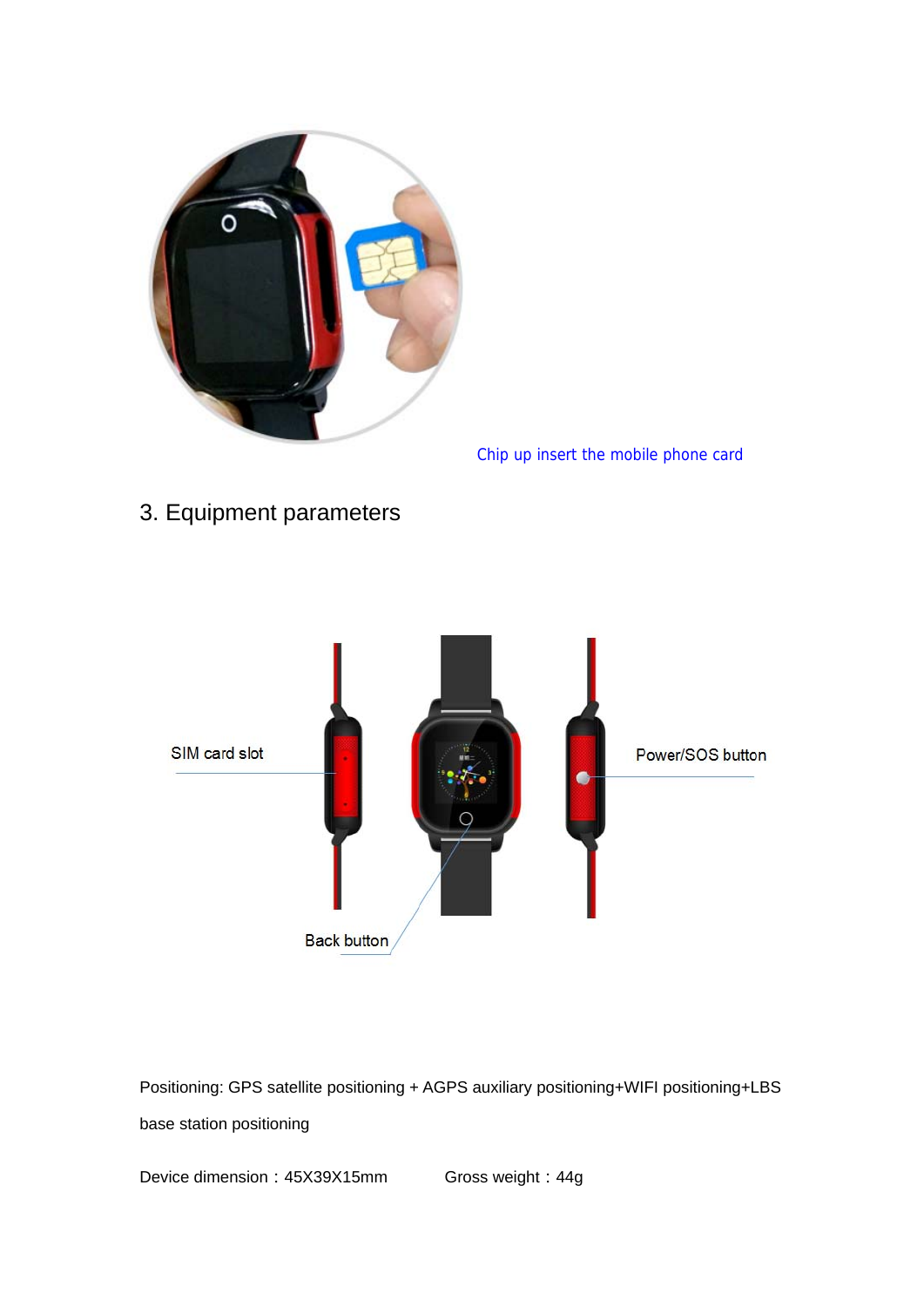Battery capacity: 450mAh

Monitoring Platform: support Android phone, apple mobile phone system, computer webpage login, etc.

### 5.3 Historical route query

This product will keep 3 months of historical route information. If two GPS positioning points are very close to each other in the historical route data, the redundant one will be deleted automatically.

## 5.4 Geo-fence

APP Geo fence—click upper- right "+"—Move circular area on map( Android phone can set circle radius by upper " +" and "-", IOS can set Geo fence by moving upper icon)—Mark Geo fence name( such as family or school)—Save.(suggesting the Minimum radius 500m)

If the watch is out from fences, mobile phone APP client-side will receive alarm message from GPS locator platform. Alarm information frequency is related to the positioning interval time setting, the shorter positioning time interval, the more frequent to detect if out of Geo-fence or not. It is not suggested to choose maximum power saving mode if you need Geo-fence function.

| <b>Command type</b> | <b>Command format</b> | <b>Example</b> (manuall | After you send     |
|---------------------|-----------------------|-------------------------|--------------------|
|                     |                       | y send following        | SMS, there will be |
|                     |                       | <b>SMS from mobile</b>  | feedback (SMS      |
|                     |                       | phone to GPS            | returns from GPS   |
|                     |                       | locator)                | locator to your    |
|                     |                       |                         |                    |

## Main SMS command summary sheet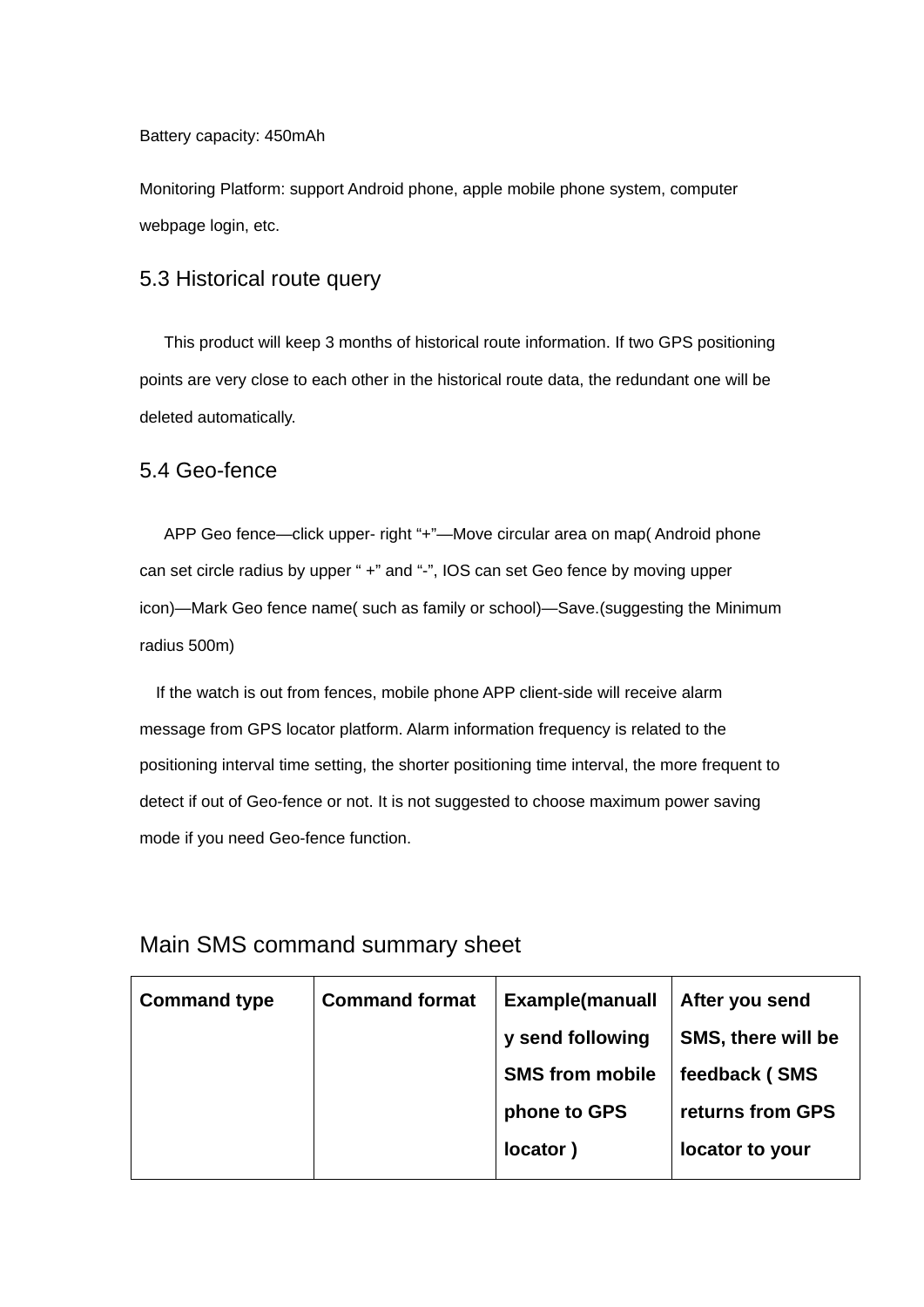|                                   |                                                             |                                                          | mobile phone)                                                              |
|-----------------------------------|-------------------------------------------------------------|----------------------------------------------------------|----------------------------------------------------------------------------|
| Setup center number               | pw,123456, center, xxxx<br>XXXXXXX#                         | pw, 123456, center, 136<br>40927062#                     | Central number:<br>13640927062. setup<br>success!                          |
| Setup APN                         | pw,123456,apn,apn<br>name, user name, pass<br>word, MCCMNC# | pw, 123456, apn, wap.t<br>mobil.cl, wap, wap, 730<br>02# | APN:wap.tmobil.cl;user<br>:wap;passwork:wap;us<br>erdata:73002.            |
| Setup the upload time<br>interval | pw, $123456$ , upload, $x\#$                                | pw,123456,upload,30<br>0#                                | Upload time<br>interval:300S;setup<br>success!; upload:<br>300s;ok!        |
| Inquiry the URL for<br>map        | pw,123456,url#(need<br>the platform support)                | pw,123456,url#                                           | [GPS]<br>http://maps.google.com<br>hk/maps?q=N22.5686<br>57,E113.8663225   |
|                                   |                                                             |                                                          | [BASE]<br>http://maps.google.com<br>.hk/maps?q=N22.5686<br>57,E113.8663225 |
| Inquiry parameters                | pw,123456,ts#                                               | pw,123456,ts#                                            | ver:G19C_BASE_V1.0<br>_2014.05.19_09.38.29;                                |
|                                   |                                                             |                                                          | ID:7893267577;                                                             |
|                                   |                                                             |                                                          | imei:000078932675770                                                       |
|                                   |                                                             |                                                          | ip:121.37.43.203;                                                          |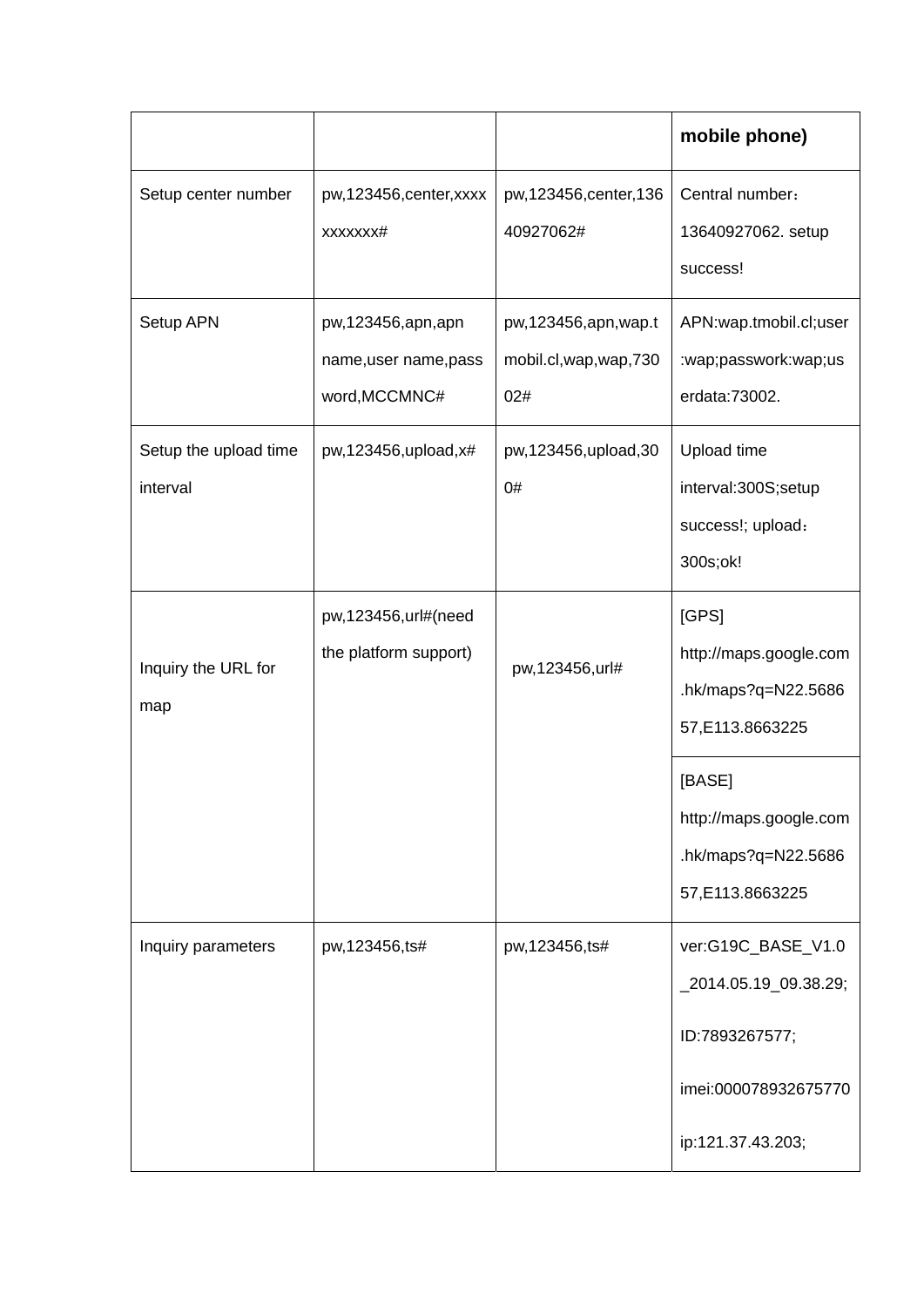|                             |                            |                         | port:8711;                                 |
|-----------------------------|----------------------------|-------------------------|--------------------------------------------|
|                             |                            |                         | center:1252013640927<br>062;               |
|                             |                            |                         | upload:300S;                               |
|                             |                            |                         | workmode:2;                                |
|                             |                            |                         | bat level:3;                               |
|                             |                            |                         | language:1;                                |
|                             |                            |                         | zone:8.00;                                 |
|                             |                            |                         | GPS:NO(0);                                 |
|                             |                            |                         | GPRS:OK(90);                               |
|                             |                            |                         | LED:ON;                                    |
|                             |                            |                         | pw:123456;                                 |
| Reset the device            | pw, 123456, reset#         | pw,123456,reset#        | The device will reset                      |
| Restore factory<br>settings | pw,123456, factory#        | pw, 123456, factory#    | The device will reset                      |
| Setup ip and port           | pw, 123456, ip, x.x.x.x, y | pw, 123456, ip, 113.10. | IP and port setup                          |
|                             | $\#$                       | 245.151,8083#           | success!                                   |
| Setup language and          | pw,123456,lz,x,y#          | pw,123456,lz,0,8#       | $ z,x,y# x=0&1$ stands                     |
| time zone                   |                            |                         | for language, 1 for                        |
|                             |                            |                         | Chinese, 0 for English,<br>y for time zone |